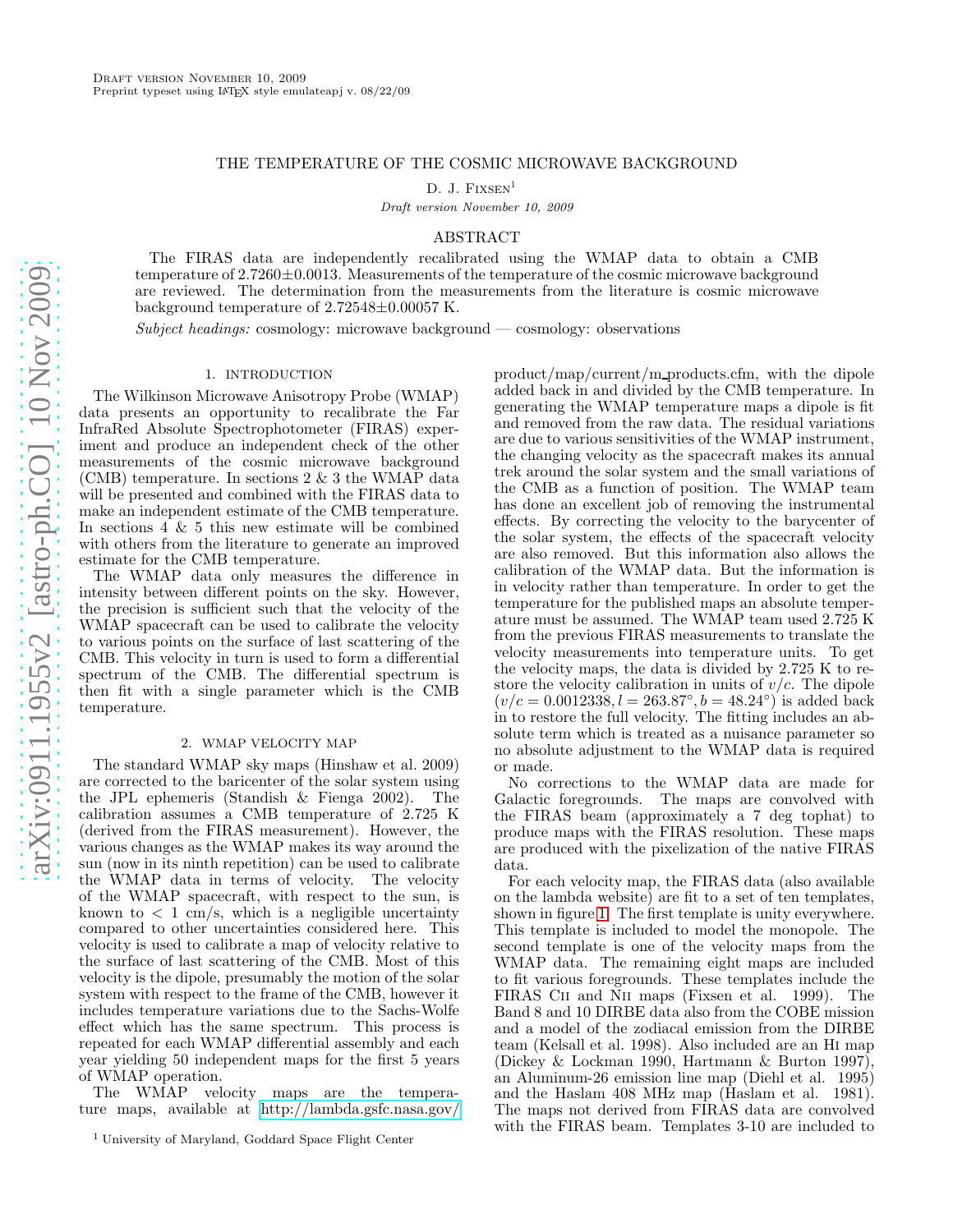2 Fixsen



<span id="page-1-0"></span>Fig. 1.— The templates used to fit the FIRAS data. The templates are in Galactic coordinates with the center of the Galaxy in the center of each Mollwide projection. The Galactic equator is a horizontal line across the middle of each figure. From top to bottom the<br>templates are a)Data mask b)WMAP velocity c)CII d)NII e)Al26 f)HI g)Zodical model h)DIR MHz.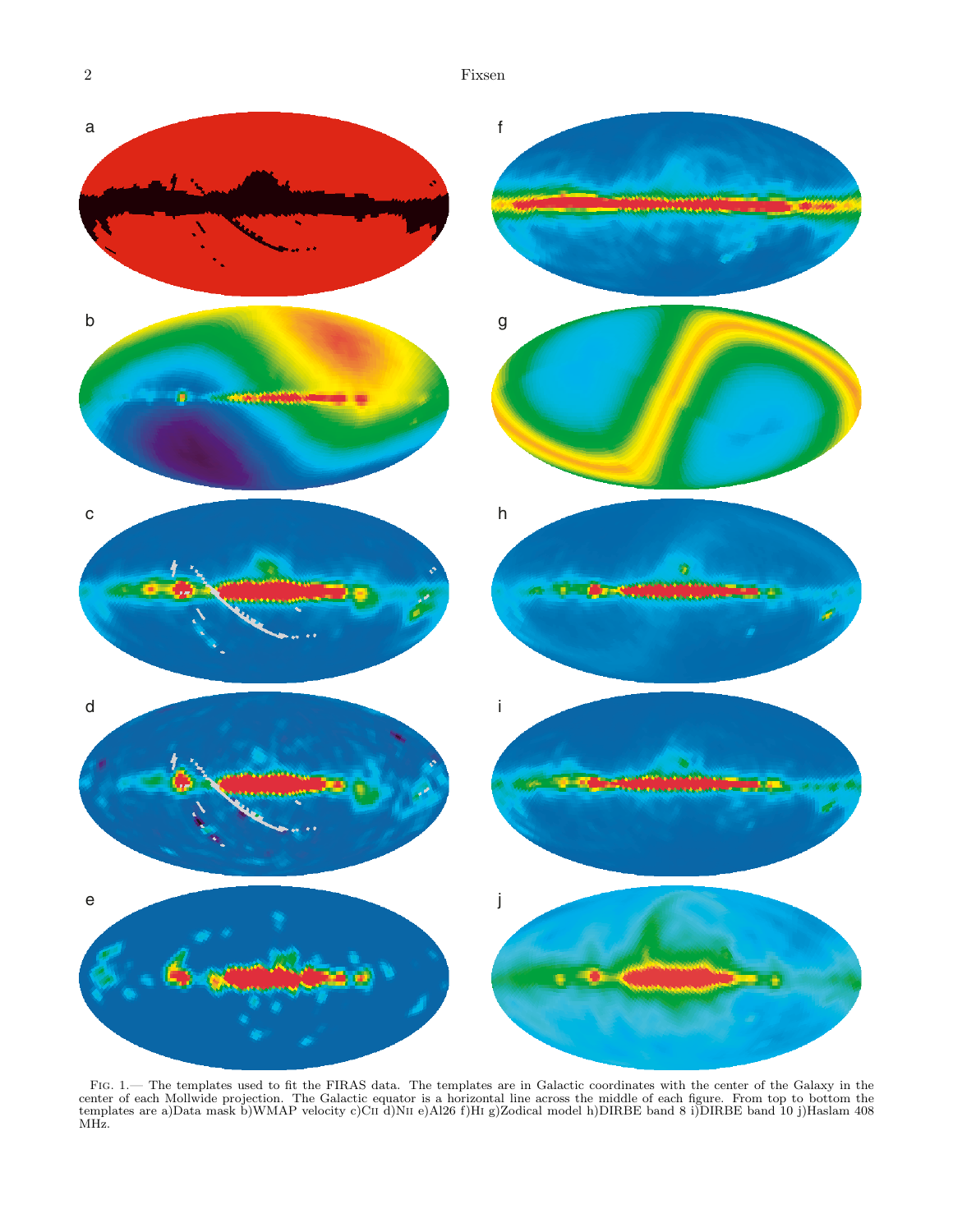

<span id="page-2-0"></span>FIG. 2.— The crosses are the CMB temperature estimation for a given fraction of the brightest part of the sky excluded. The lines are the nominal  $+1\sigma$  and  $-1\sigma$  limits. The error bar is the adopted value and uncertainty inflated for the excess  $\chi^2$ .

attempt to fit all local features even though many subsets of them would do almost as well. Since there are 6063 pixels the 8 templates make an insignificant reduction in the total number of degrees of freedom.

The FIRAS data is arbitrarily cut off at 1 THz since the CMB spectrum is essentially zero beyond that frequency and the uncertainty of the FIRAS data at high frequencies is not important for this analysis. The fits use the weight map of the FIRAS low frequency data (which is nearly identical in form to the high frequency weight map). Each frequency is fit separately and so each template generates a spectrum for each fit. All of the spectra except the spectrum associated with the velocity are treated as nuisance parameters. These increase the uncertainty but are otherwise unused.

Even with these templates the Galactic plane is too large a perturbation to be insignificant. So the pixels with the largest DIRBE band 10 signal are excluded from the fit. The process was tested with 0% to 90% of the data excluded. Figure [2](#page-2-0) shows the average estimated temperature for all 50 WMAP channels and years as a function of the fraction of excluded data. For less than 5% of the data excluded, significant variations are seen. The variations are concentrated in the the 22 GHz (K band) templates. If more than 50% of the data are excluded the uncertainties are significantly larger, not only due to the data loss but also due to the loss of the hot and cold ends of the CMB dipole. The results that follow are for 15% of the data excluded. These fits, done independently at each frequency, result in 50 spectra.

### 3. CMB VELOCITY TEMPERATURE

The average of the 50 spectra is shown in fig. [3.](#page-3-0) Since this spectrum is associated with the velocity of the solar system with respect to the CMB (and some Sachs-Wolfe effect), the spectrum appears not as an absolute spectrum but as a differential spectrum generated by the doppler shift.

According to the special theory of relativity the spectrum observed in a reference frame moving with respect to the source of a black-body spectrum,  $B(T, \nu)$ , at temperature  $T$ , is shifted such that

$$
S'(\nu) = B(T\sqrt{\frac{1+v}{1-v}}, \nu) \tag{1}
$$

where  $\nu$  is the frequency and  $\nu$  is the velocity *towards* the source divided by the speed of light.

Thus ignoring negligible second order terms and higher we have:

$$
S(\nu, p) = B(T, \nu) + v(p)T \frac{\partial B(T, \nu)}{\partial T}|_{T=T_0}
$$
 (2)

where the spectrum is now a function of position,  $P$ , on the sky. Note that the first term is absorbed in the first template. The remaining term,  $vT\partial B/\partial T$  is the term related to the 2nd template. The velocity,  $v$ , is already included in the template, thus the term to fit is  $T\partial B/\partial T$ , which must match the spectrum. Although strictly speaking this is nonlinear, a spectrum  $T \partial B / \partial T$ for a  $T$  near the CMB temperature (say 2.726 K) can be subtracted from the spectrum and the residual can then be fit to  $\delta T(\partial B/\partial \bar{T} + T\partial^2 B/\partial T^2)$  for the small  $\delta T$  correction. Since both the process of averaging the velocity maps and the spectral fitting are linear processes, they can be done in either order. So the average spectrum is fit with a result of  $T = 2.7260$ .

#### 3.1. FIRAS Uncertainty

The uncertainty of the temperature is dominated by the noise in the FIRAS measurements. Propagating the uncertainties shown in figure [3](#page-3-0) results in an uncertainty estimate of 0.74 mK, but this does not include the correlations amongst the different frequencies. Including the correlations and the PEP error term, which is important in this context (Fixsen et al. 1994), results in an uncertainty estimate of 1.09 mK. The  $\chi^2$  is 98.7 for 69 DOF. Since the  $\chi^2$  is higher than expected the uncertainty is inflated to produce a  $\chi^2$  per DOF of unity with a resulting uncertainty of 1.3 mK in the CMB temperature due to the uncertainties of the FIRAS measurements.

In deriving the FIRAS dipole (Fixsen et al. 1996) amplitude the only term is the  $\delta T \partial B/\partial T$ . Here the second term  $\delta TT \partial^2 B/\partial T^2$  is both larger and at a mean higher frequency. This allows a more precise determination of the temperature. Also the velocity map allows more control of the systematic effects from the cut. Some of the variation due to the cuts was due to higher order  $(l > 1)$  variation in the CMB. Here the variation in the CMB is included in the velocity maps, so neither of these terms add to the uncertainty.

#### 3.2. WMAP Uncertainty

The uncertainty from the WMAP measurements also needs to be included. The RMS variation in the The RMS variation in the gains  $(\Delta v/v)$  of the 50 independent WMAP maps is 0.00096. Nominally, the uncertainty of the mean of such a set would be 0.00014. Figure 7 of Hinshaw et al. (2009) indicates a .001 uncertainty for each of 40 individually calibrated data channels which results in a similar uncertainty estimate for the mean.

But at the level of 0.00014, the WMAP uncertainties are insignificant. Even if the uncertainty were 0.0005 the WMAP data would not the be a significant source of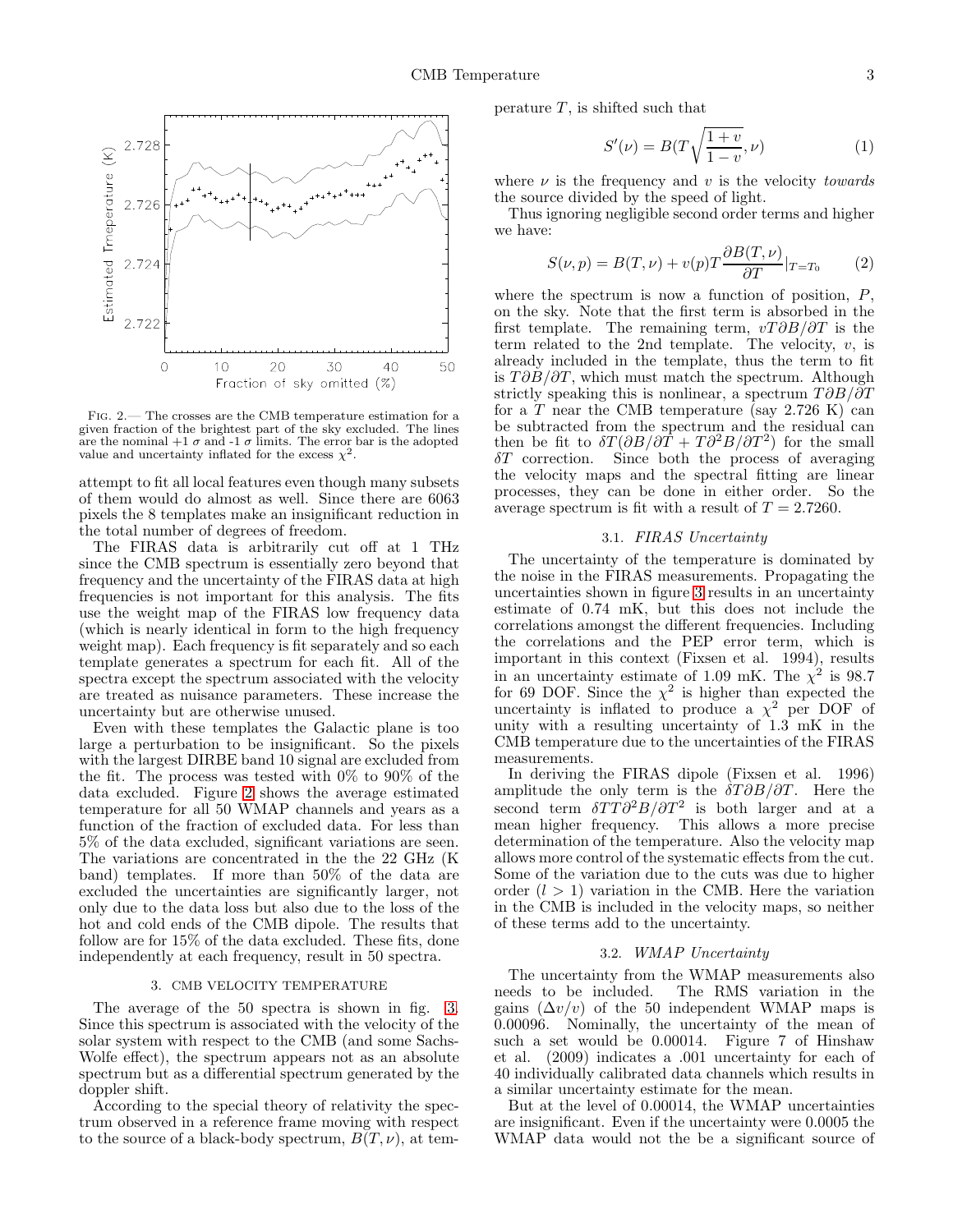

<span id="page-3-0"></span>FIG. 3.— The mean spectrum associated with the velocity of the solar system with respect to the CMB. The line is the a priori prediction based on the WMAP velocity and the previous FIRAS calibration. The uncertainties are the noise from the FIRAS measurements. The error bars are slightly misleading, because they do not show the correlations, but the correlated errors are properly treated in the fit.

uncertainty. If the mean error were 0.0016, the WMAP uncertainty would equal the uncertainty from the FIRAS uncertainty and the final uncertainty would be increased by a factor of  $\sqrt{2}$ . Each WMAP channel and year is processed independently. Unless there is a serious unexplained error in the WMAP data that correlates both channels and years the uncertainty of the WMAP data is insignificant relative to the uncertainty in the FIRAS data.

The fitted temperatures for each WMAP channel and year is shown in table 1. The average is 2.7260 K with a standard deviation of 0.6 mK. The implied uncertainty of the mean is 0.09 mK. The standard deviation is smaller than expected because a significant part of the variation of the WMAP velocity maps is concentrated in the Galactic plane. The 0.09 mK does not include the common uncertainty of the WMAP velocity maps or the FIRAS errors.

Combining the uncertainties of the FIRAS and WMAP in quadrature results in an uncertainty of 1.3 mK. This measurement is unaffected by absolute systematic errors of either FIRAS or WMAP as it uses only

| WMAP           | Year 1  | Year 2  | Year 3  | Year 4  | Year 5  |
|----------------|---------|---------|---------|---------|---------|
| К              | 2.72511 | 2.72517 | 2.72522 | 2.72512 | 2.72519 |
| Kа.            | 2.72532 | 2.72530 | 2.72526 | 2.72529 | 2.72544 |
| Q <sub>1</sub> | 2.72555 | 2.72541 | 2.72540 | 2.72546 | 2.72557 |
| $\rm{O}2$      | 2.72553 | 2.72548 | 2.72538 | 2.72543 | 2.72544 |
| V1             | 2.72625 | 2.72627 | 2.72621 | 2.72620 | 2.72639 |
| V <sub>2</sub> | 2.72653 | 2.72622 | 2.72630 | 2.72626 | 2.72662 |
| W1             | 2.72624 | 2.72616 | 2.72644 | 2.72635 | 2.72634 |
| W2             | 2.72681 | 2.72682 | 2.72656 | 2.72665 | 2.72650 |
| W3             | 2.72675 | 2.72678 | 2.72649 | 2.72686 | 2.72714 |
| W4             | 2.72712 | 2.72685 | 2.72617 | 2.72580 | 2.72658 |
|                |         |         |         |         |         |

TABLE 1 Estimated CMB temperatures for the various years and WMAP channels. All of these fits are with the brightest 15% of the sky excluded.

differential measurements of both experiments. Further it is insensitive to long term offset drifts in either instrument as the measurement is dominated by the measurement at the precession period of the WMAP data (about 60 minutes) and the orbital period of the COBE spacecraft (about 100 minutes).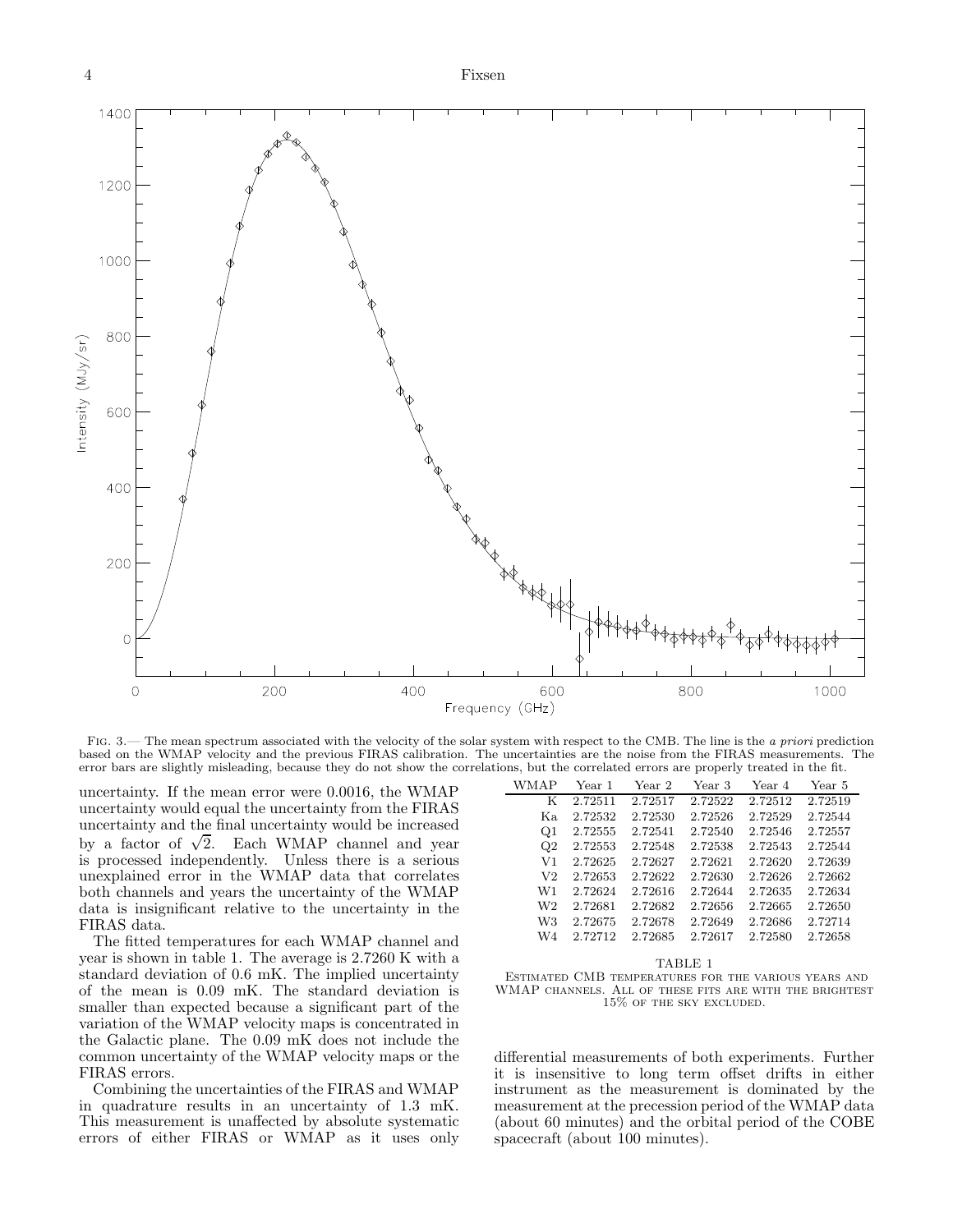In particular it does not depend on the absolute calibration of the FIRAS thermometers although it does depend on the gain calibration of the FIRAS external calibrator thermometers. It also is relatively insensitive to the FIRAS frequency calibration as the measurement uncertainty is dominated by the amplitude of the spectrum.

The diamonds in fig [3](#page-3-0) are the spectra derived from the FIRAS data. The uncertainties shown are also derived from the FIRAS data. Note the line in figure [3](#page-3-0) is not a fit but the predicted line from the previous T=2.725 FIRAS calibration. The best fit is 2.7260±0.0013 K. The feature at  $\nu = 630$  GHz, including the larger uncertainty, is due to the dichroic filter separating the low and high frequencies in the FIRAS instrument.

### 4. CMB TEMPERATURE

There were many publications of measurements of the CMB temperature from the late '60s and '70s. But the uncertainties are large and the systematics were not well understood. Here an arbitrary cutoff of 50 mK uncertainty was used to select 15 sources for the CMB temperature from recent publications. These results are shown in Table 2.

CMB Temp Uncertainty

| Source         | (K)     | (mK)    | Reference                  |
|----------------|---------|---------|----------------------------|
| CN             | 2.700   | 40      | Meyer & Jura $(1985)$      |
| $\rm CN$       | 2.740   | 50      | Crane et al. $(1986)$      |
| Balloon        | 2.783   | 25      | Johnson & Wilkinson (1987) |
| CN.            | 2.750   | 40      | Kaiser & Wright (1990)     |
| Rocket         | 2.736   | 17      | Gush et al. (1990)         |
| S Pole         | 2.640   | 39      | Levin et al. $(1992)$      |
| Balloon        | 2.712   | 20      | Schuster et al. (1993)     |
| CN.            | 2.796   | 39      | Crane et al. $(1994)$      |
| $\rm CN$       | 2.729   | 31      | Roth et al. (1995)         |
| <b>Balloon</b> | 2.730   | 14      | Staggs et al. $(1996)$     |
| ARCADE1        | 2.694   | 32      | Fixsen et al. $(2004)$     |
| ARCADE1        | 2.721   | 10      | Fixsen et al. $(2004)$     |
| ARCADE2        | 2.731   | 5       | Fixsen et al. $(2009)$     |
| FIRAS          | 2.7249  | 1.0     | Mather et al. (1999)       |
| FIRAS          | 2.7255  | 0.85    | Fixsen et al. $(1996)$     |
| FIRAS          | 2.7260  | $1.3\,$ | This Work                  |
| Mean           | 2.72548 | .57     |                            |

TABLE 2 Measurements and uncertainties of the CMB TEMPERATURE.

The weight of the measurements is dominated by the FIRAS measurements, but it is still instructive to look at the other measurements. The measurements using CN are entirely different from any of the other measurements. But the combined CN measurements are 2.742±0.017 K which is only one sigma high. The rocket measurement from Gush, Halpern and Wishnow (1990) is like the FIRAS measurement in that it uses a fourier transform spectrometer, but it has an independent calibrator and independent thermometers. The other measurements depend on external calibrators as the absolute reference, but these are comparatively narrow bands on the low frequency side of peak of the CMB radiation. The  $\chi^2$ for the 16 measurements is 17.9 for 15 DOF. A  $\chi^2$  this large should be expected about 26% of the time. Most

of the excess  $\chi^2$  comes from three measurements: the Johnson & Wilkinson balloon measurement, the South Pole measurement, and the fourth CN measurement. With this number of measurements, one or two  $2\sigma$  results should be expected but here there are three.

Without the FIRAS measurements the weighted average is  $2.729\pm0.0038$  which is  $1.0 \sigma$  from the final answer. Most of the weight (97%)of the final temperature estimate is from the FIRAS measurements. Each FIRAS measurement will be reviewed in turn.

The original concept of the FIRAS instrument was that the sky would be observed and the internal reference would be adjusted to minimize the signal. Then the external calibrator would be inserted and adjusted to match the signal from the sky. This method depends on knowing the calibration of the external calibrator germanium resistance thermometers. A 5 mK error in the original temperature determination of the external calibrator led directly to a 5 mK error in the temperature determination of the CMB. However, the calibration process corrects other effects of the error to first order (Fixsen et al. 1994). There were slight modifications to this plan (eg. the internal reference was offset 10 mK for about half of the data), but basically the result is 2.7249 K (This has been rounded off to 2.725 in the literature), including the 5 mK correction for thermometer self-heating in the high current mode. The low current mode is noisy but there are  $\sim 10^5$  measurements to compare the low current readings to the high current readings all at ∼ 2.7 K. The final uncertainty depends on the calibration of the thermometers at NIST and the readout electronics. The uncertainty is estimated as 1 mK.

The second calibration of the FIRAS data is based on the color. The temperature can be determined from the color of the radiation if the frequency scale can be accurately determined. The frequency scale is derived from FIRAS observations of the interstellar CO and [C I] lines at 1300, 867, 650, and 609  $\mu$ m (Fixsen et al. 1996). These were chosen because they are bright enough to determine the frequency and they are in the same part of the spectrum as the CMB. The temperature scale was determined independently from 7 different combinations of the four detectors and three scan modes. These determinations agreed within their uncertainties and the weighted uncertainty is 0.2 mK. There is a common uncertainty of 0.82 mK due to the uncertainty of the frequency scale, which dominates the total uncertainty. The result is 2.7255 K  $\pm 0.85$  mK. The thermometer errors are only weakly coupled to the color temperatures. Indeed, when the first color temperature was published, it disagreed with the thermometer by 4.5  $\sigma$ . It was only with the discovery of the high current self-heating offset that the two measurements came into alignment. The uncertainty of this method is driven by the uncertainty in the measurement of the frequency of the CO and [C I] lines.

Now there is a third independent method of precisely calibrating the FIRAS instrument. The velocity method was presented before with the COBE DMR data (Fixsen et al. 1996). However, the DMR data did not have sufficient velocity precision to fully exploit this method; the WMAP data do. Because the differential measurements from the FIRAS instrument are taken only 50 minutes (half of an orbit) apart with the instrument in substan